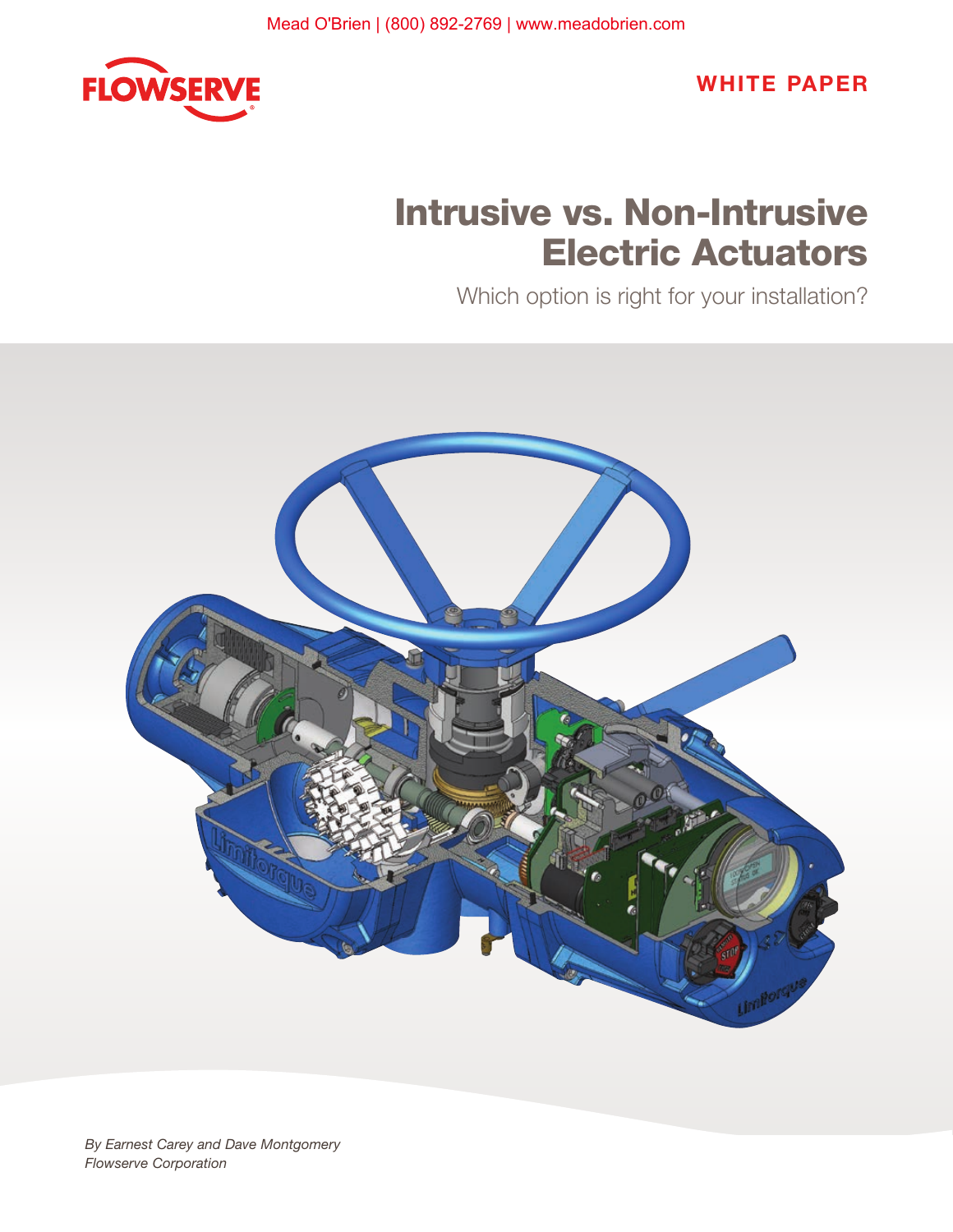

*Modern electric actuators offer a wide range of technologies and features, from basic motor controls to sophisticated electronic controls. Many choices are available, since no single design or feature set meets the needs of every application.* 

EPCs and end users must carefully weigh a variety of factors to determine which type of electric actuator will provide the greatest value to them. Common concerns include:

- Product quality, reliability, safety and durability
- Desired functionality and feature sets
- Climate conditions and atmospheric hazards (such as the presence of combustible gases)
- Workforce training and experience
- Ease of installation and use
- Valve position and torque output indication
- Anticipated total cost of ownership
- Maintenance intervals
- Local support options (on-site commissioning, service, availability of parts, etc.)

The purpose of this paper is to help make these decisions easier by providing a clear overview of the two major categories of electric actuators — Intrusive and Non-Intrusive — and how each meets the requirements of different types of user applications.

#### What does an actuator do?

Actuators are motorized gear drives that control the operation of multi-turn valves, slide gates and dampers; or quarter-turn valves and dampers. Some actuators, including those compared in this paper, use electricity as a power source. Other types of actuators, such as those powered by hydraulic fluid or pneumatic pressure, are not addressed in this paper.

Applications vary, requiring the user to select some form of actuator control system. Typical control systems range from simple electro-mechanical controls found in intrusive actuator designs, to solid-state electronic controls found in non-intrusive designs.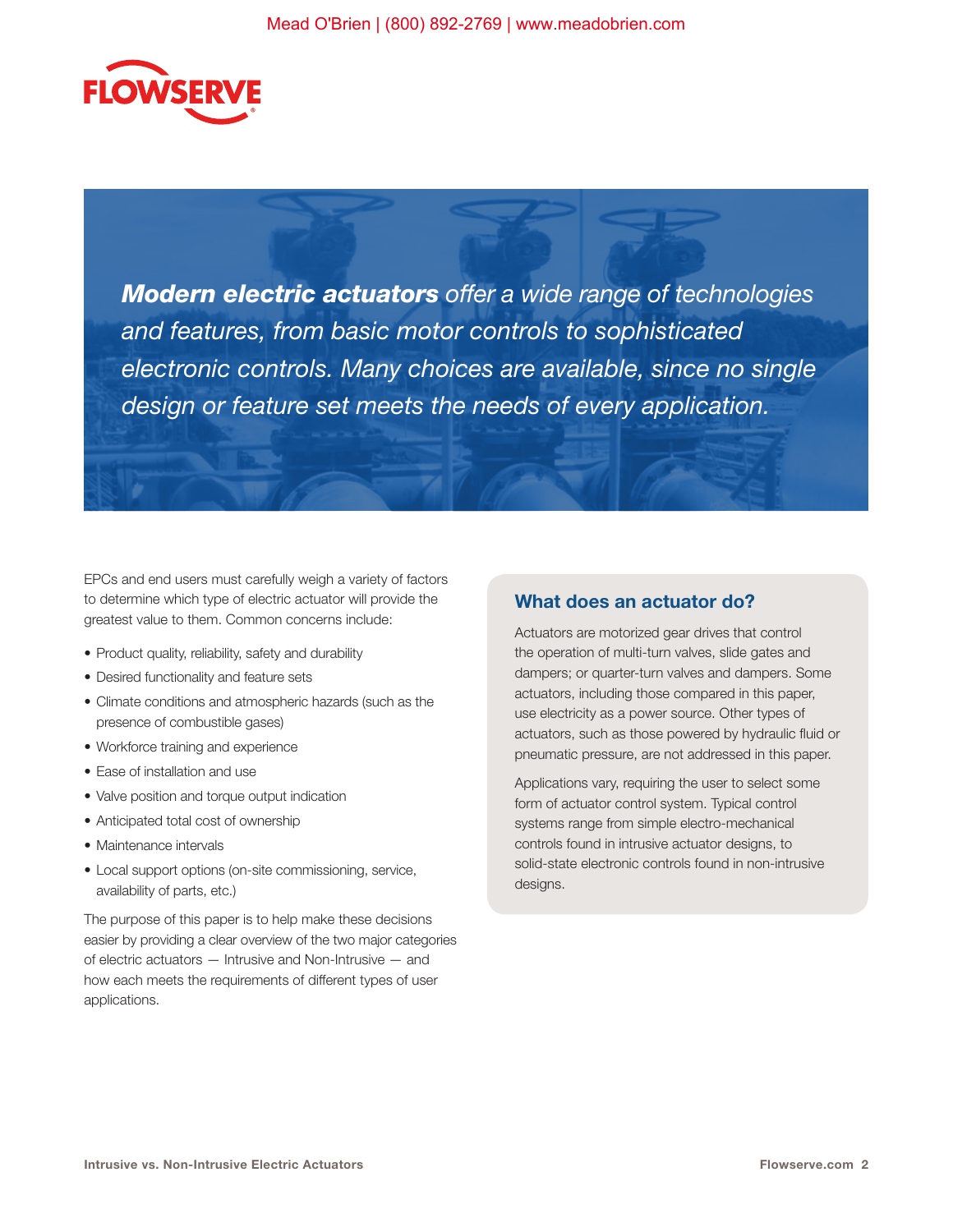## Two approaches to actuator design

Electric actuators can be classified into two basic categories: intrusive and non-intrusive

#### Intrusive actuators

Intrusive actuators are electro-mechanical devices with all controls and components typically combined in a single compartment. In this model, the control compartment enclosure must be opened to adjust either the position limits (the physical locations for valve disk or slide gate travel from "fully open" to "fully closed") or the torque limits (limiting the rotational force required to open or close the valve or slide gate).

Many intrusive actuators come equipped with a mechanically controlled external display that indicates the current position of the valve disk or gate slide, though this is an optional feature on some models. Some manufacturers also offer an external graphical display that provides additional information, such as troubleshooting data.

Motor controls are an optional feature on intrusive actuators. When provided, these include an electro-mechanical reversing starter, control transformer, and a local control station that allows the valve or gate to be operated either locally or remotely.

*Intrusive actuators are electro-mechanical devices with all controls and components typically combined in a single compartment.*

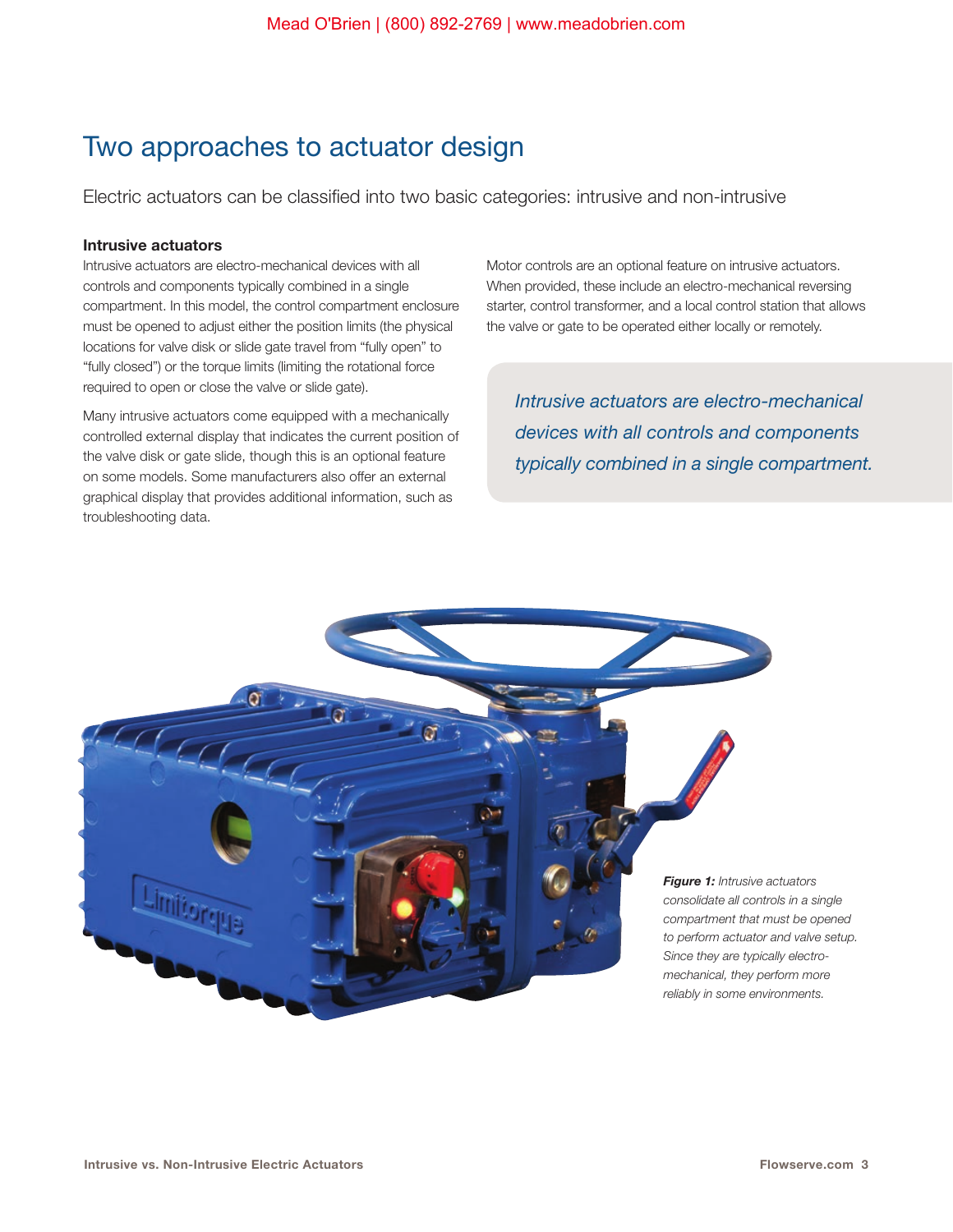### Two approaches to actuator design *(continued)*

#### Non-intrusive actuators

First introduced in the 1990s, non-intrusive actuators have electronic controls located in a separate sealed enclosure integral to the actuator. Position and torque limits can be set without opening the control compartment, using integral Halleffect or hand-held electronic devices and an LCD display to configure these limits. This digital interface also enables additional control and diagnostic features not available on most intrusive models.

Motor controls, which are an optional extra on intrusive actuators, are standard on non-intrusive models. At a minimum these include an electro-mechanical or electronic reversing controller, a control transformer, a local graphical display, and circuit board technologies that enable basic and expanded feature sets.

Position indication is derived electronically from encoders using either optical or Hall-effect devices.

Before discussing the strengths and limitations of each type of actuator design, it is worth mentioning that this paper makes no claims suggesting that one is superior to the other. Both designs have proven reputations, but each typically excels under different conditions.

*…non-intrusive actuators have electronic controls located in a separate sealed enclosure within the actuator. Position and torque limits can be set without opening the control compartment…*

*Figure 2: Non-intrusive actuators allow adjustments to be made without risk of exposure to internal components. They contain electronics that require separate compartments for field terminations and control components.*

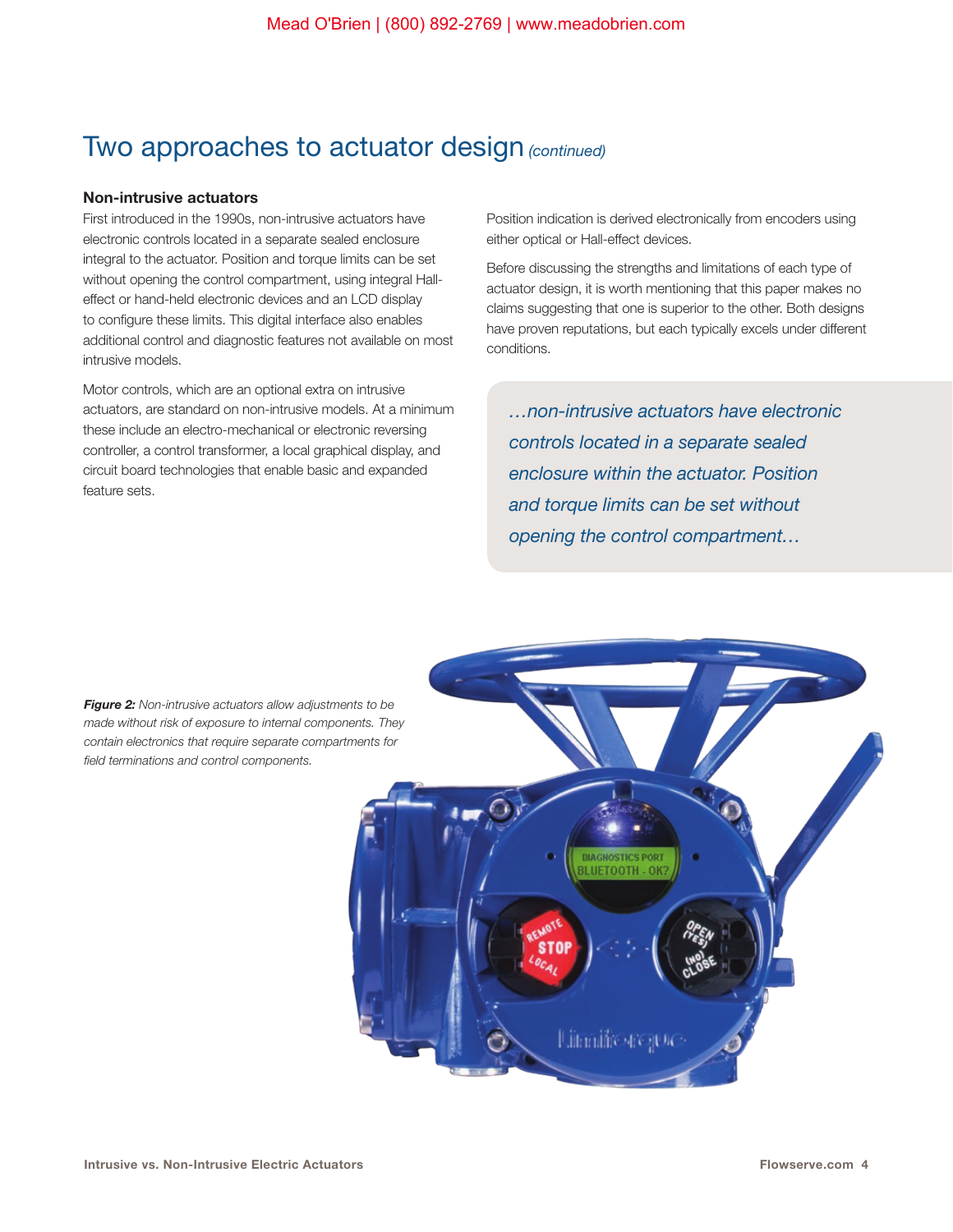## Intrusive designs

#### **Benefits**

- All controls and terminations are located inside a common compartment cover, which simplifies installation and maintenance. In most designs, necessary setup and inspections can be performed with volt meters and simple hand tools.
- The electro-mechanical design of intrusive actuators enables valve positions and torque output limits to be set mechanically. This provides long-term reliability and repeatability for both position and torque control. It also ensures that the position of the valve is maintained in the event of a power failure.
- Intrusive designs are easier to operate, requiring only basic control functions with local or remote indication of the valve or gate position. Optional control features that add network control are available from most manufacturers.
- Motor controls can be mounted remotely from the actuator, a significant benefit in high-vibration or extreme temperature applications.
- Electro-mechanical designs are more resilient to lightning strikes, which can threaten the proper operation of the actuator.
- Intrusive designs are virtually maintenance-free, delivering a long-term low cost of ownership.

#### Limitations

- The control compartment must be opened in order to set up an intrusive actuator. This is a significant issue in explosive environments.
- Intrusive actuators from most manufacturers offer less sophisticated feature sets. If upgraded functionality is required and intrusive actuators are already installed, the user may need to replace them with non-intrusive models.
- Most intrusive actuators provide minimal diagnostic feedback, making troubleshooting more difficult. Performance tracking is also not an option from most manufacturers.

*Intrusive designs are easier to operate, requiring only basic control functions with local or remote indication of the valve or gate position.*

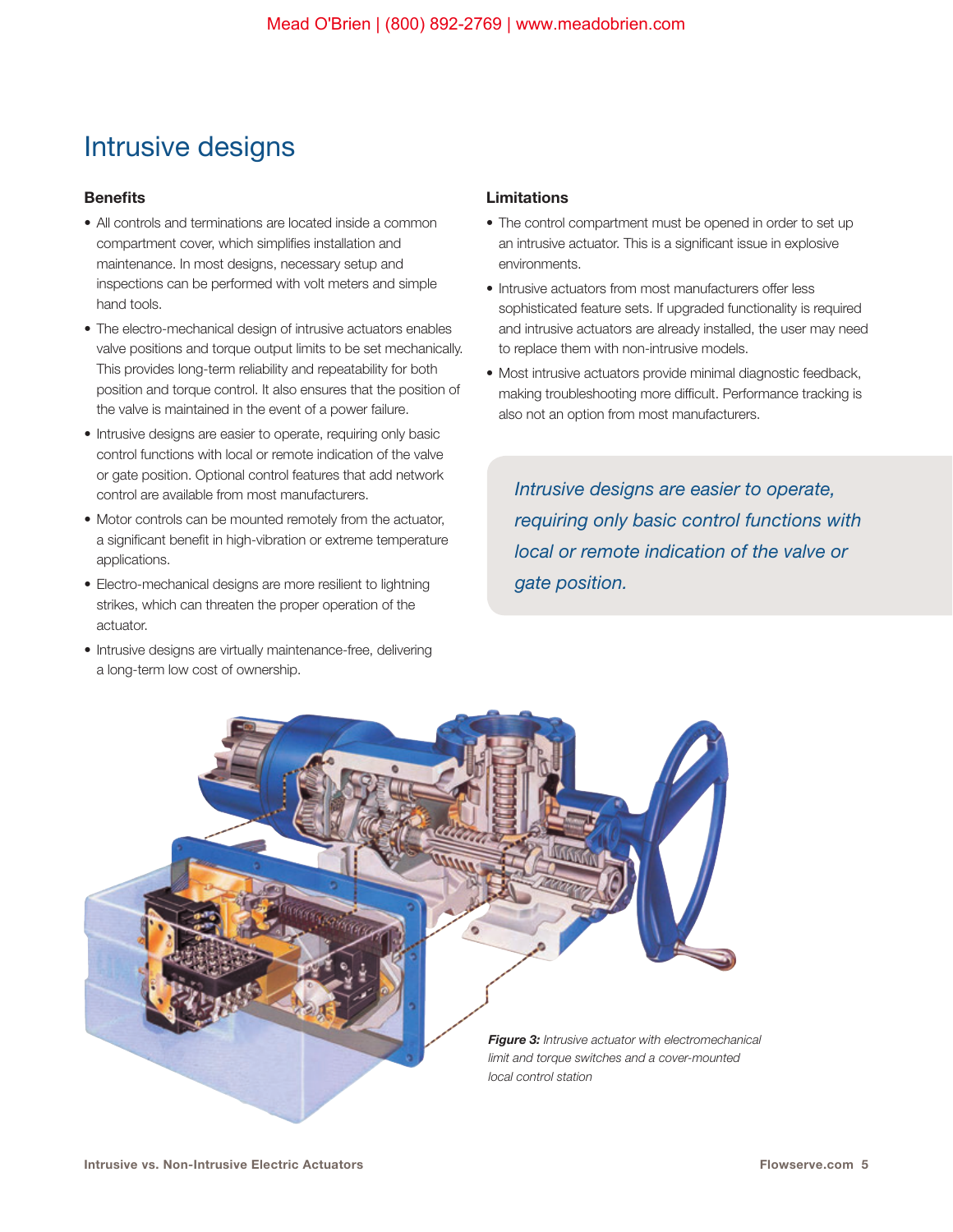# Non-intrusive designs

#### **Benefits**

- An on-board graphical display is used for a non-intrusive actuator's setup and commissioning. It also provides status information, position indication, and overall health data through diagnostic feedback without the need to open the control compartment.
- Non-intrusive designs offer significantly more robust feature sets and configuration options. For example, actuator troubleshooting and control data can be provided in multiple languages, depending on the needs of the user.
- Status and alarm conditions (such as open, close, moving, over torque, manual valve movement, stall, etc.) can be reported on the graphical display, either as contact closures or digital data.
- Separate terminal and control compartments are provided, allowing the actuator to be wired without exposing the electronics to possible damage from dust and moisture in the atmosphere.
- External setup and commissioning reduces the risk of explosion in hazardous environments, where combustible gases may be present.
- Non-intrusive actuators offer a finer degree of device position control. This is made possible through the use of encoders. See sidebar on page 7.
- Networking controls are optional on non-intrusive designs, making them easier to integrate into remote-control systems.

#### Limitations

- The onboard electronics of non-intrusive actuators make them more susceptible to the effects of close lightning strikes.
- Non-intrusive actuators have separate compartments for controls and wiring terminals, which in rare circumstances can require the removal of both covers if modifications or repairs are to be made.
- Manufacturers assume that users will not need to open the controls compartment. End users require more specialized training and tools to perform maintenance and adjustments beyond those enabled by electronic controls.



*Figure 4: Non-intrusive actuator with graphical display, absolute encoder, and circuit board technology for status and diagnostics*

*Non-intrusive designs offer significantly more robust feature sets and configuration options. For example, actuator troubleshooting and control data can be provided in multiple languages, depending on the needs of the user.*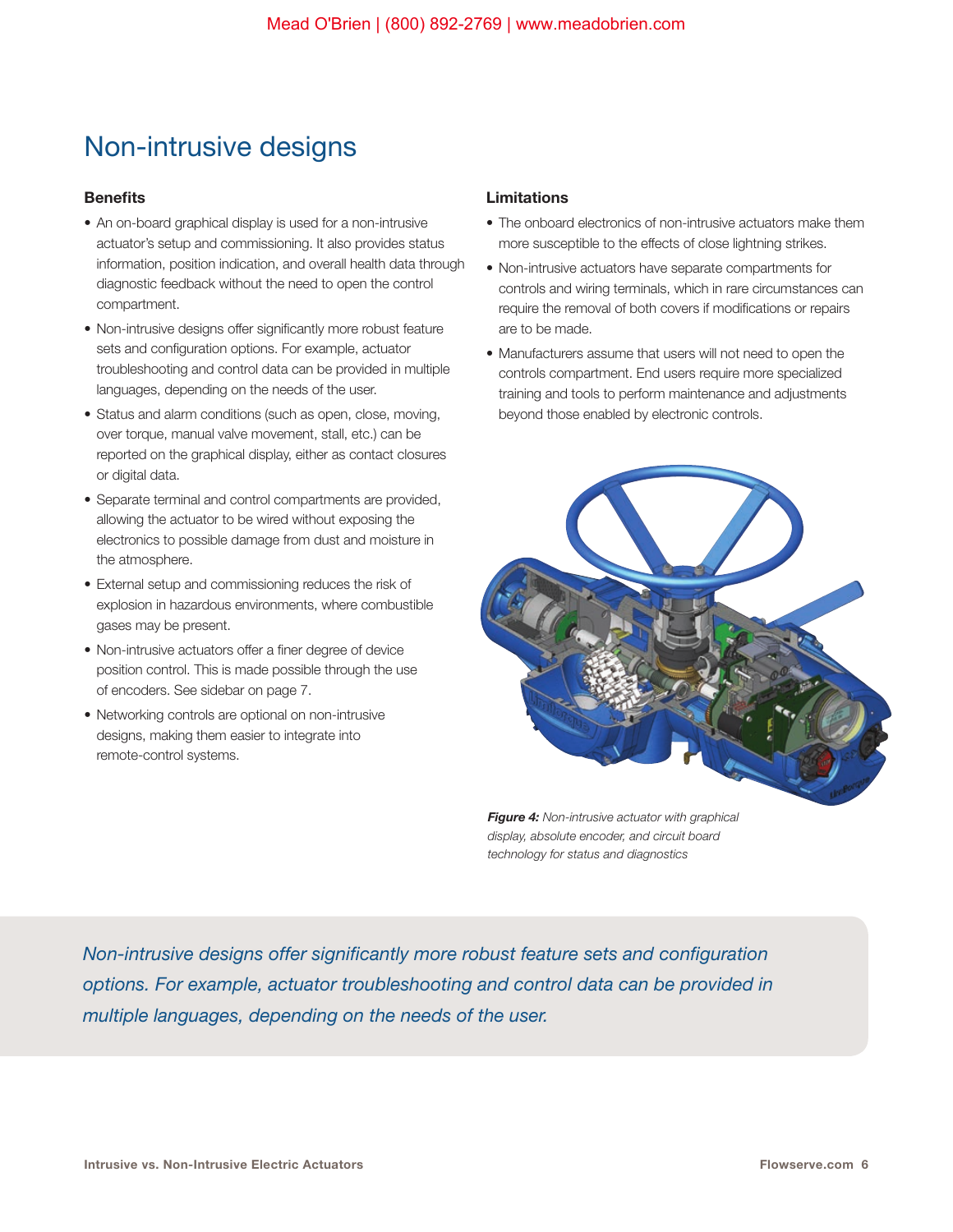### What is an encoder?

Encoders are devices that set precise positions in response to electronic signals. There are two types of encoders: absolute and incremental. Absolute encoders, which set specific positions without requiring any data about the current device position, offer superior reliability because they retain their valve or gate position settings in the event of a power failure. While actuators with incremental encoders offer comparable precision, they must count cycles to retain an absolute position. As a result, they require battery packs to maintain their settings during a loss of power.

### Final thoughts

Neither type of actuator detailed in this report is necessarily better than the other. While the industry seems to be making a slow and gradual shift toward the newer technology of non-intrusive actuators — especially in greenfield projects intrusive models still play a significant role, both at new and existing sites.

Ultimately, the design chosen will be driven by the specific needs of your application. Highly networked sites are likely to lean toward non-intrusive models, while those requiring simpler controls may be better served by intrusive options. Some environmental conditions — such as frequent lightning strikes, extreme temperatures or vibration — are likely to be better

served by intrusive designs. In other environments — especially those with explosive gases or high levels of dust, sand or moisture — non-intrusive designs offer significant safety and maintenance advantages.

In situations where neither design seems to offer a clear advantage, compare your site's needs and resources to the benefits and limitations detailed for each type. Weigh the desired functionality against the cost of ownership for the actuators offered by your preferred manufacturers. A specific feature set, ease of use, configuration options, durability, value, and the level of sophistication (or simplicity) you need are likely to indicate which solution is best for your unique application.

### Flowserve can help

Unsure whether an intrusive or a non-intrusive electric actuator is right for your application? We want to help.

Flowserve Limitorque electric actuators are offered in intrusive and non-intrusive designs, and with numerous optional upgrades to address various process, networking and operational needs. We know there are many of factors to consider and understand selecting the right actuator for an application can be confusing. Our actuation experts are available to provide counsel on your application requirements.

Please contact your local Flowserve Limitorque sales representative to learn how we can help. Contact details can be found at **Flowserve.com**.